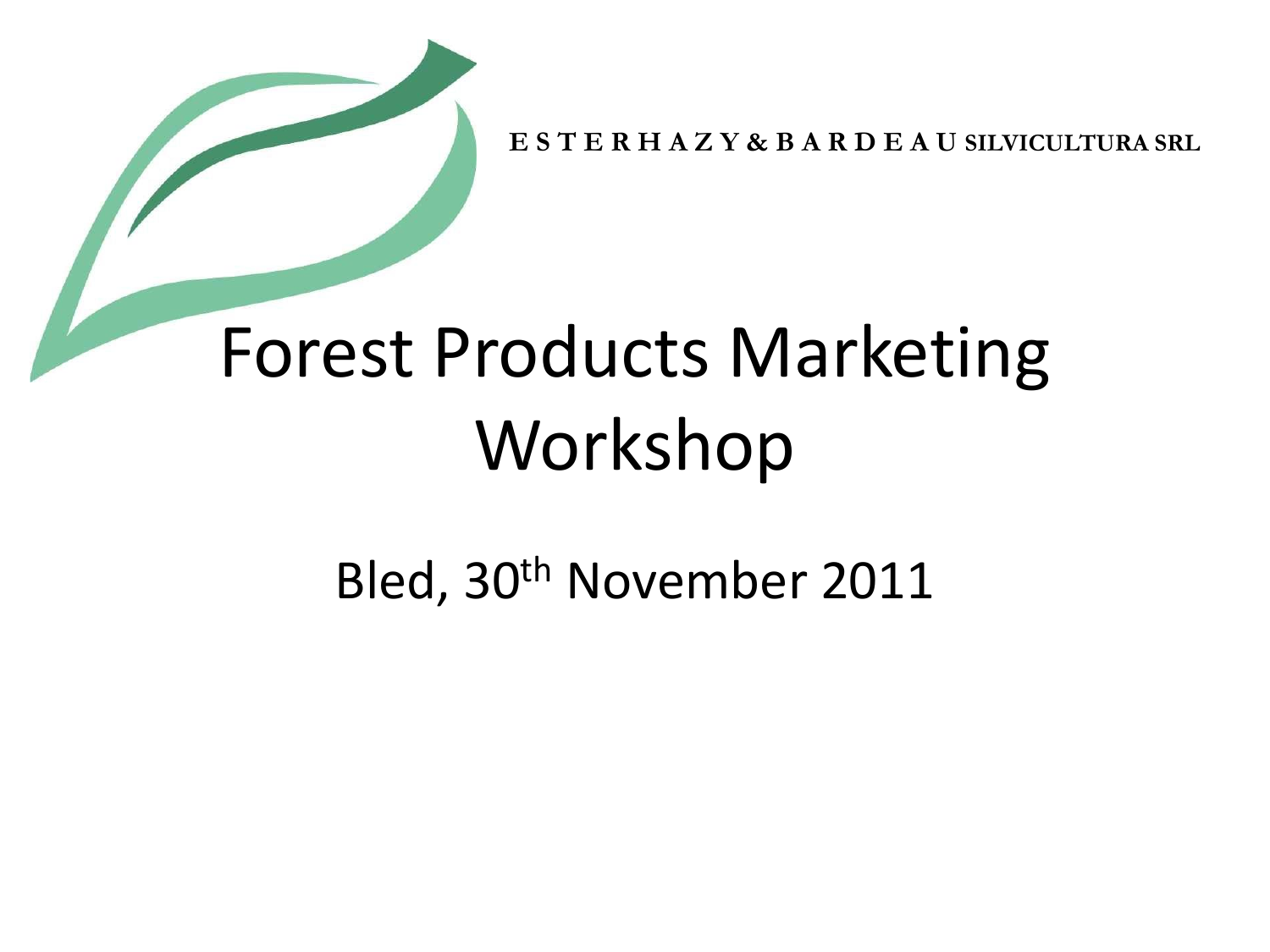## Agenda of the meeting

- 1. EBS who are we
- 2. Romanian Forests
- 3. Challenges and Opportunities
- 4. Food for thought

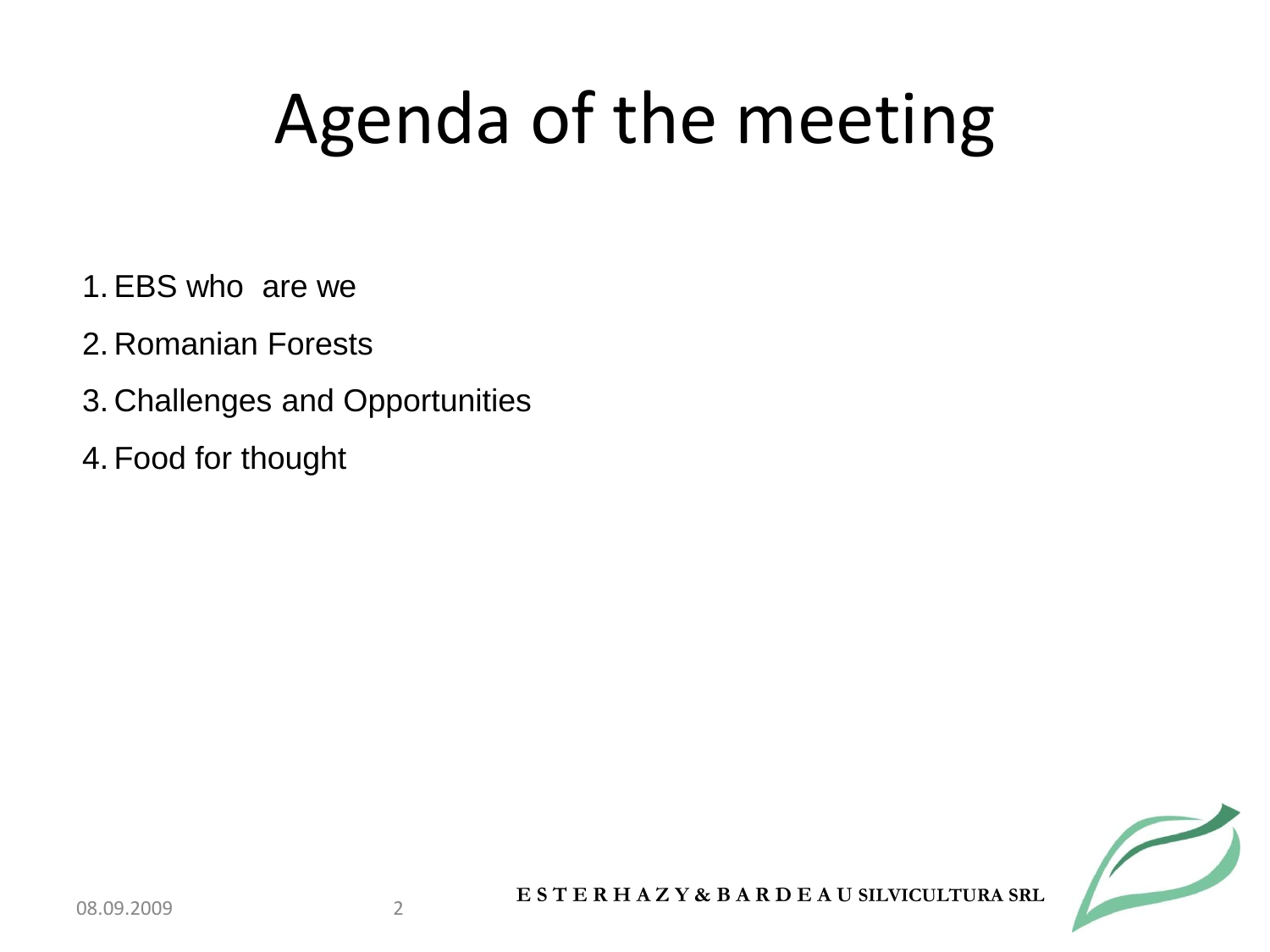## Esterhazy Bardeau Silvicultura Srl

- Established 2004 by the Esterhazy family trust (A) and Bardeau Holding (RO)
- Forest property management and renewable energy development
- over 20.000 ha under management
- 80 employees

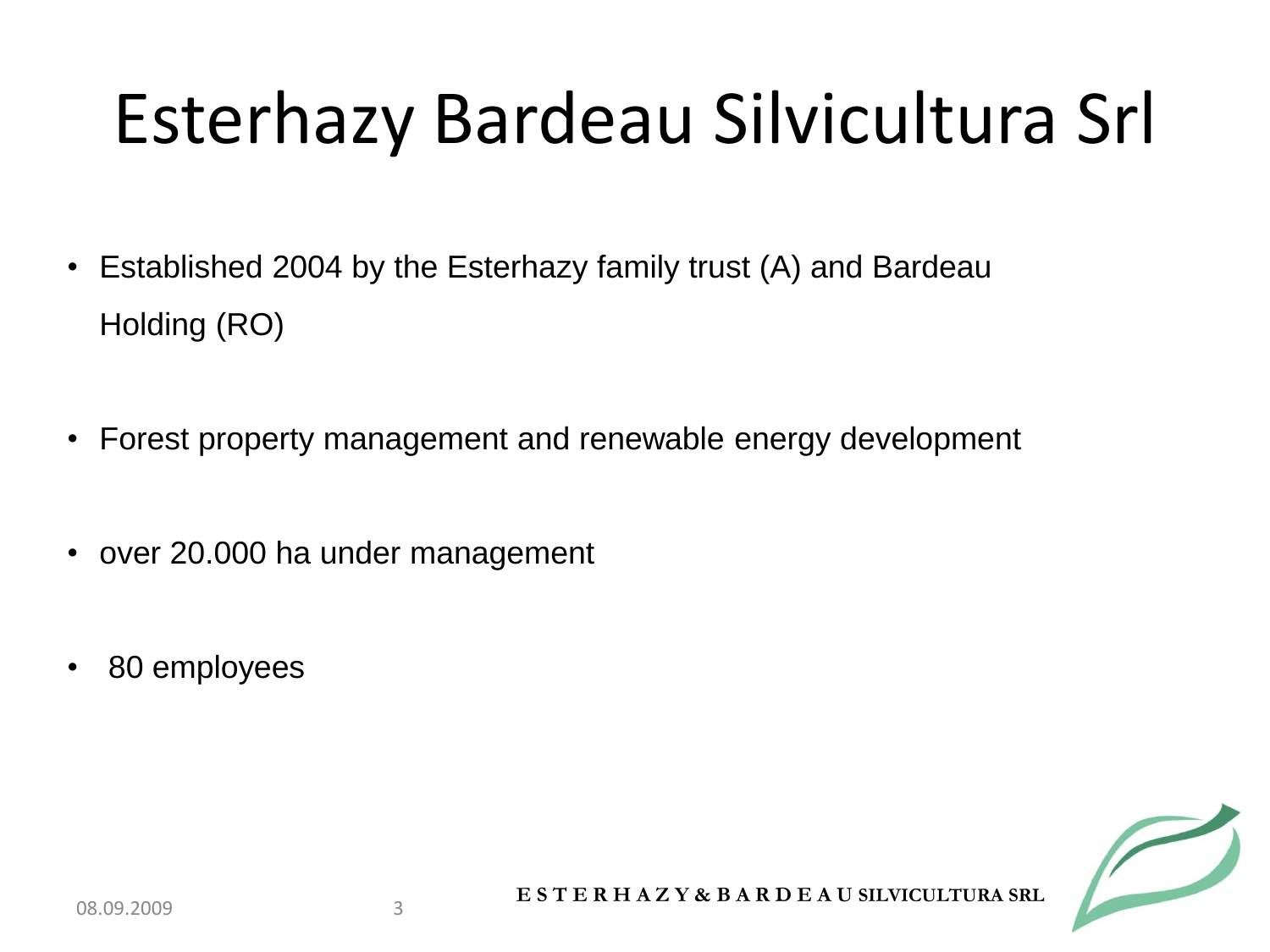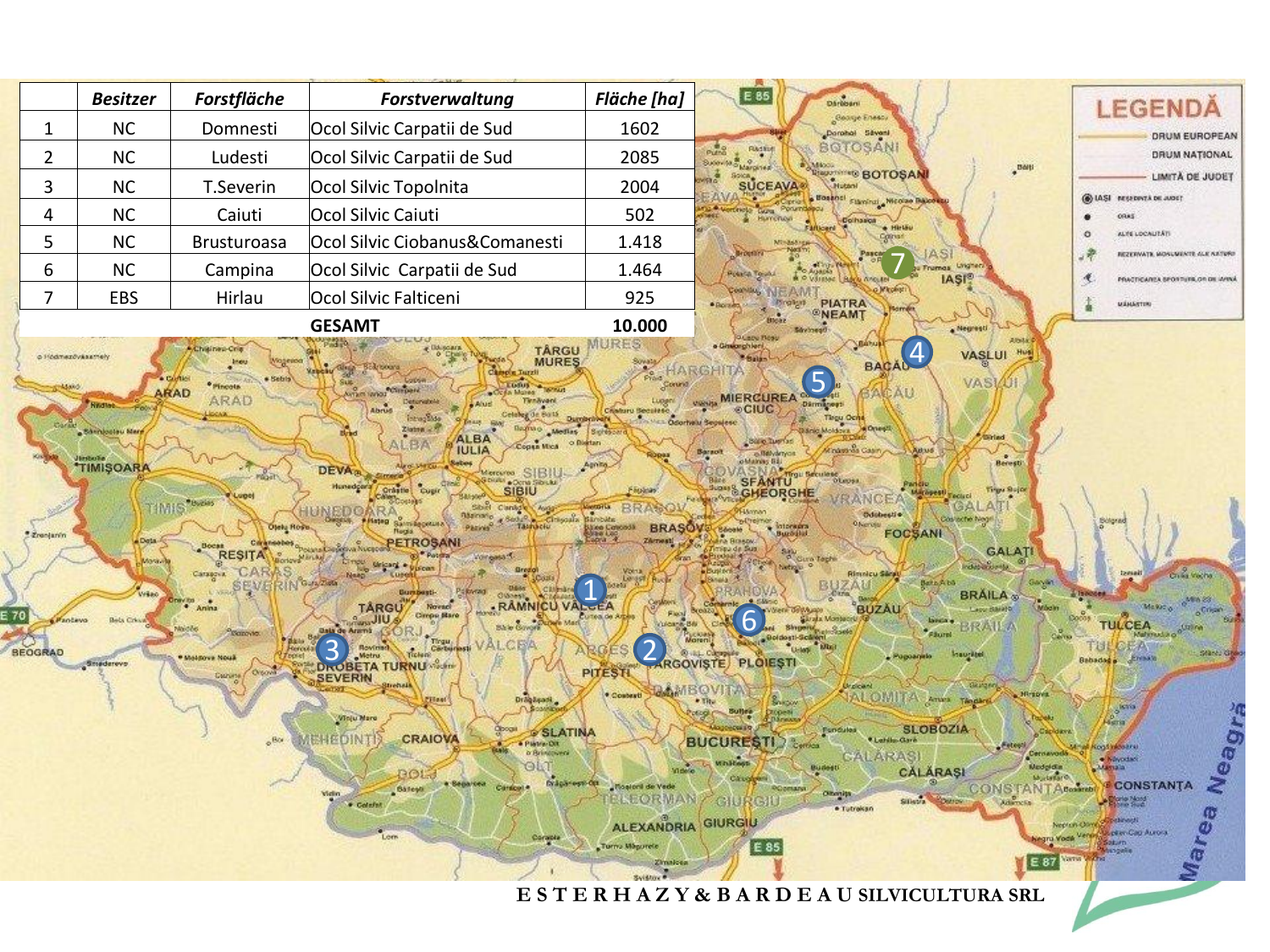#### Forests of Romania

- forests cover 6.35 million ha (15.7 million acres) 27% of the total area of Romania
- mainly in the Carpathian Mountains and in Transylvania
- 70% hardwood (mostly beech and oak) and 30% softwood (mainly spruce and pine)
- Commercial forests account for 98% of the total forest area
- 40% of Romania's forests are damaged, and up to 25% are defoliated.

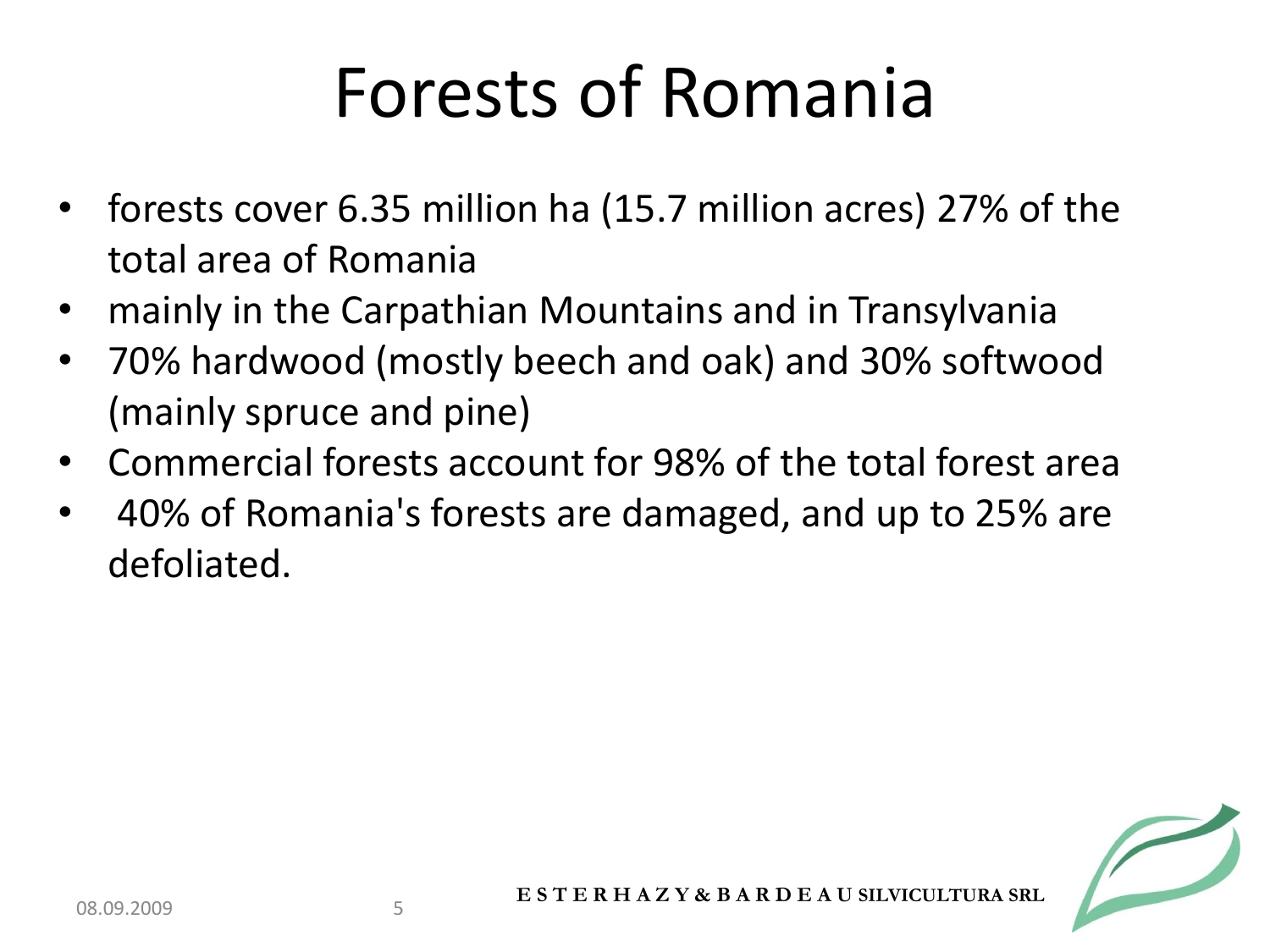## Challenges and Opportunities

- ⁺ Vast forest production potential
- <sup>+</sup> Increased focus of rural development funds
- <sup>+</sup> Developing domestic market and international trade
- Status of forest infrastructure
- 'Competition' by former state forest agency
- Miniscule private ownership